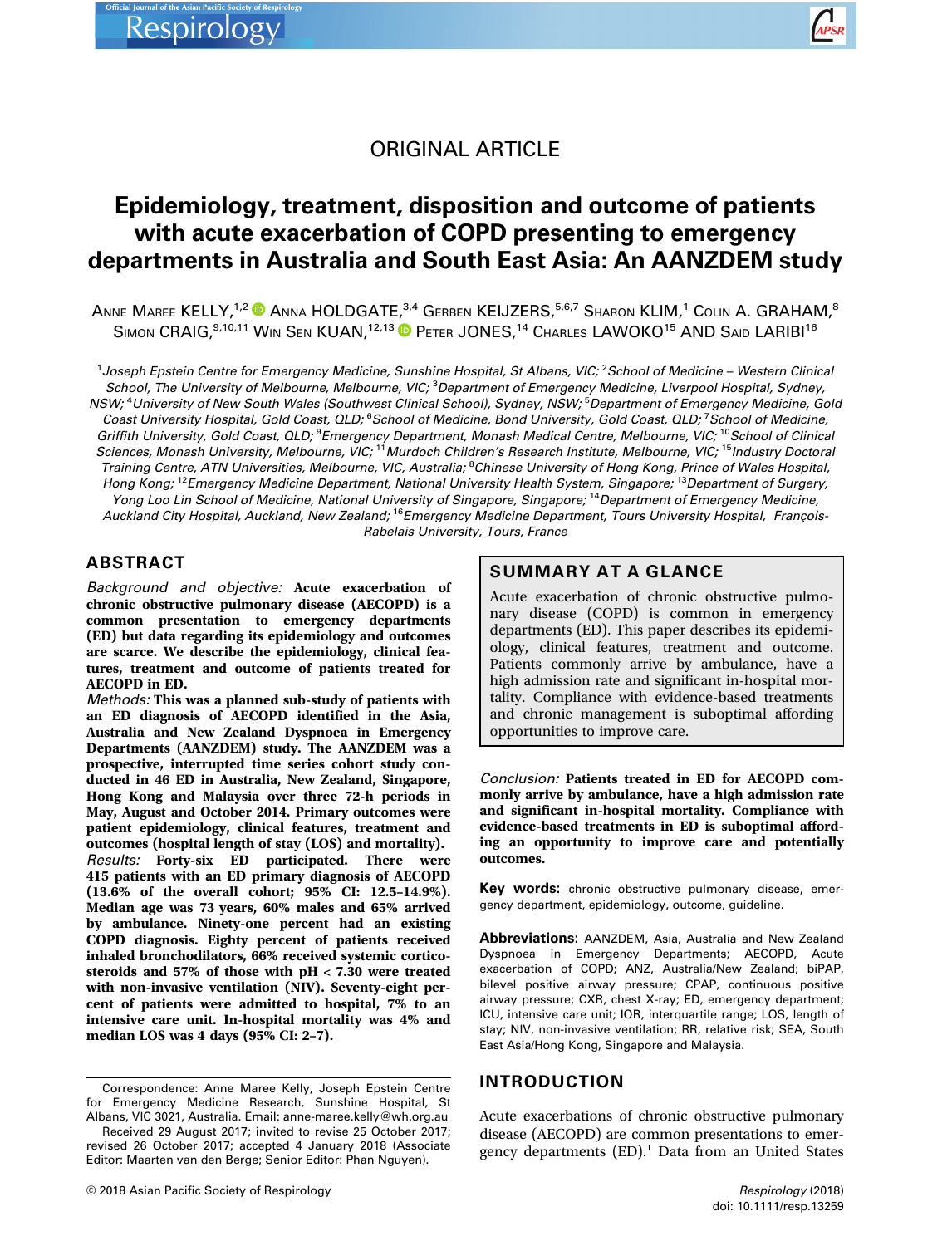administrative data set analysis suggest that AECOPD account for approximately 0.8% of ED visits, that 49% of patients were hospitalized after an ED visit for COPD and that average length of stay (LOS) was approximately 4 days.<sup>1</sup> European studies report admission rates of up to 65%.<sup>2</sup> There is minimal detailed data about demographic and clinical features, assessment, treatment and outcome of patients with AECOPD treated in ED of Australasia and South East Asia (SEA).

Recent guidelines<sup>3</sup> recommend a number of treatments in the acute phase of care in order to optimize outcomes. These include the use of controlled oxygen therapy, inhaled bronchodilators, systemic corticosteroids, antibiotics if there is clinical, laboratory or chest X-ray (CXR) evidence of infection, the taking of a CXR, blood gas analysis for patients classified as more than mild and non-invasive ventilation (NIV) in patients with significant respiratory acidosis ( $pH < 7.30$ ). There are limited data regarding compliance with these elements in ED. One recent single health service study from Australia reported compliance of 90% for administration of controlled oxygen therapy (if oxygen given), 87% for administration of inhaled bronchodilators, 79% for administration of systemic corticosteroids, 75% of administration of antibiotics if evidence of infection, 77% for taking of a blood gas in non-mild disease, 98% for taking a CXR and 74% for administration of NIV if  $pH < 7.30<sup>4</sup>$  To date, there are no data reporting compliance across multiple hospitals or a health system.

The aim of this study was to describe the demographic and clinical features, assessment, treatment and outcome of patients with AECOPD treated in ED of Australasia and SEA and compliance with guideline recommended treatments.

### METHODS

#### Study design and governance

This was a planned sub-study of a prospective, interrupted time series cohort study conducted in ED in Australia, New Zealand, Singapore, Hong Kong and Malaysia, the methodology of which has been previously published.<sup>5,6</sup> The project was overseen by a steering committee made up of researchers from Australia, New Zealand, Singapore and Hong Kong. The study sites have a combined annual ED census of 2 886 178 patients in 2014. Human research ethics approvals were obtained for all sites according to local requirements. In most jurisdictions, patient consent for data collection was not required. Patient consent was required for some Queensland sites.

#### Site selection and participation

For the parent study, ED were eligible to participate if they were an accredited ED according to local national criteria. Participation was by an expression of interest process. Directors of eligible ED were contacted by email with an outline of the project and invited to participate. This planned sub-study included patients who had a final primary ED diagnosis of AECOPD.

## Patient selection and data collection

Eligible patients for the parent study were consecutive adult patients presenting to ED with dyspnoea as a main symptom during the three 72-h study periods (13–16 May 2014; 12–15 August 2014; and 14–17 October 2014). This sub-study included those with a final primary ED diagnosis of AECOPD. These dates were chosen to represent different seasons (autumn, winter and spring) in the region. Summer was not included due to funding limitations. The parent study used a specifically designed data collection instrument and data dictionary that was developed using an iterative process by the steering committee. The data form was piloted on a small sample of patients not included in the study period. Local data collectors were instructed that dyspnoea was considered a main symptom if it was listed as a symptom at presentation or triage (health systems varied slightly in how patient reception occurred).

Data were collected onto the validated data form by local clinician-investigators, nurses or doctors. Data were then entered as de-identified data into a password-secured central study database managed by the Clinical Informatics and Data Management Unit, Faculty of Medicine, Nursing and Health Sciences, Monash University.

Data collected included patient characteristics, comorbidities, mode of arrival, usual medications, prehospital treatment as documented in ED clinical records, initial assessment (clinical assessment and vital signs), investigations performed in ED (laboratory tests, electrocardiogram (ECG), imaging, etc.) and results, treatment in the ED, ED diagnosis (diagnosis at conclusion of ED phase of care), disposition from ED, in-hospital outcome, LOS for patients admitted to hospital and final hospital diagnosis.

# Outcomes of interest and analysis

The primary outcomes of interest for this study are the epidemiology and outcome (admission rate, mortality and LOS) of patients presenting to ED with dyspnoea who had a final primary ED diagnosis of AECOPD, overall and by region (SEA and Australia/ New Zealand (ANZ)).

Analysis is by descriptive statistics. A formal sample size calculation was not performed as this is largely a descriptive study.

### RESULTS

Four hundred and fifteen patients met inclusion criteria with a median age of 73, of whom 60% were males. Two hundred and eighty-one patients were from Australia, 121 from SEA and 13 from New Zealand. Patients with an ED diagnosis of AECOPD made up 0.7% (95% CI: 0.6–0.8%) of all ED attendances during the study period and 13.6% (12.5–14.9%) of the cohort of patients presenting with dyspnoea.<sup>7</sup>

Sixty-five percent of patients arrived at ED by ambulance. Demographic features and co-morbidity are summarized in Table 1. Of particular note, the vast majority of patients had a prior diagnosis of COPD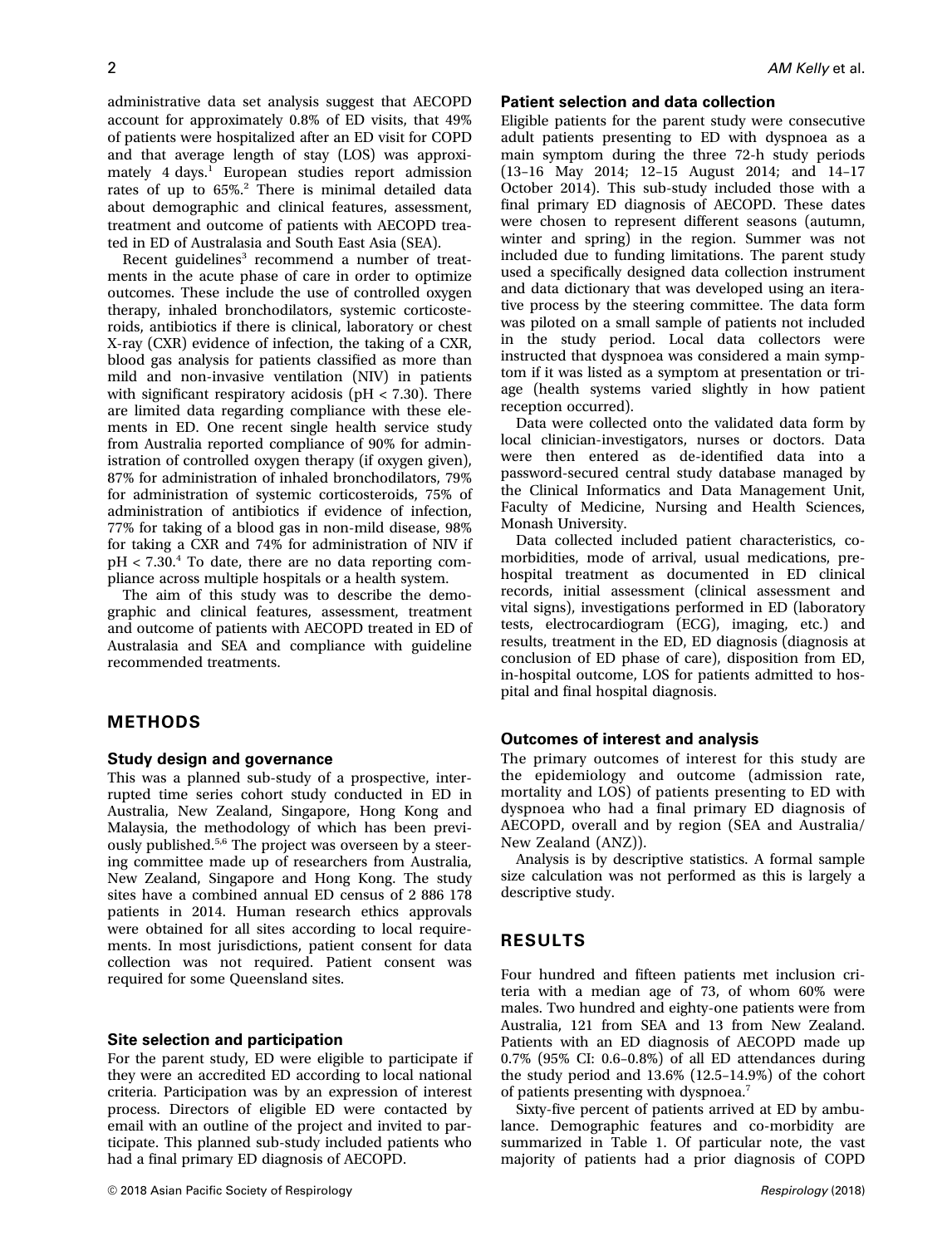(91%) and co-morbidity was common. Twenty-four percent of patients were current or recent smokers (within the last year). Usual medications are also summarized in Table 1. Inhaled beta-sympathomimetic agents were commonly used and to a lesser extent inhaled corticosteroids. Oral steroids were only used by 16% and 14% of patients who were on home oxygen therapy.

Median duration of symptoms prior to ED presentation was 3 days. Clinical features and investigations are summarized in Table 2. Of note, blood gas analysis (venous or arterial) was only performed in 55% of patients. The vast majority of patients underwent CXR (93%) and none had lung ultrasound imaging. Eighty percent of patients (95% CI: 76–84%) received inhaled bronchodilators, 66% (95% CI: 71–70%) received systemic corticosteroids and 57% (95% CI: 41–73%) were treated with NIV if pH < 7.30 (Table 3).

Seventy-eight percent of patients were admitted to hospital (95% CI: 74–82%), of which 7% (95% CI: 5–10%) were admitted to an intensive care unit. Inhospital mortality was 4% (95% CI: 2–6%) and median LOS for patients admitted to hospital was 4 days (95% CI: 2–7) (Table 3).

The principal final hospital diagnosis was COPD in 88% of patients (95% CI: 85–91%). The main alternative primary diagnoses were lower respiratory tract infection  $(n = 19, 4.6\%)$ , cardiac failure  $(n = 7, 1.7\%)$ ,

asthma  $(n = 5, 1.2\%)$ , malignancy  $(n = 3, 0.7\%)$  and acute coronary syndrome ( $n = 2, 0.5\%$ ).

### **DISCUSSION**

Patients with an ED primary diagnosis of AECOPD make up a significant proportion of ED caseload; a similar proportion to heart failure (15%) and asthma  $(12.7\%)$ .<sup>7</sup> They usually arrive by ambulance, have significant co-morbidities, more than three quarters require hospital admission and in-hospital mortality is 4%. Overall, the regional cohorts were well matched for demographics and co-morbidity, although it is notable that the smoking rate was significantly lower in SEA and cardiac failure was more common in ANZ.

We identified some deficits in investigation and treatment. Blood gas analysis to identify respiratory acidosis and hypercapnia is recommended by guidelines in all but mild cases.<sup>8</sup> Overall, just over half of the patients had this test—two thirds of the ANZ cohort and a quarter of the SEA cohort. The lack of testing may result in under-diagnosis of respiratory acidosis that might benefit from treatment with biPAP and under-diagnosis of clinically significant hypercapnia which may have other implications for treatment, especially oxygen therapy. This study was not designed to identify reasons for not testing but these may include

| Variable                                     | Overall results<br>$(n = 415)$ | ANZ        | ANZ missing<br>data | <b>SEA</b> | SEA missing<br>data | P-value  |
|----------------------------------------------|--------------------------------|------------|---------------------|------------|---------------------|----------|
| Age (median, IQR)                            | 73 (65-81)                     | 73 (64-81) | 0                   | 74, 66-82  | 0                   | 0.25     |
| Gender (male, n, %, 95% CI)                  | 249 (60%, 55-65%)              | 150, 51%   | 0                   | 99, 82%    | 0                   | < 0.0001 |
| Region                                       |                                |            |                     |            |                     |          |
| ANZ                                          | 294 (71%, 66-75%)              |            |                     |            |                     |          |
| Asia                                         | 121 (29%, 25-34%)              |            |                     |            |                     |          |
| Co-morbidities (n, %, 95% CI)                |                                |            |                     |            |                     |          |
| Previous diagnosis of COPD                   | 375 (91%, 87-93%)              | 261, 89%   | 1                   | 114, 94%   | 0                   | 0.10     |
| Hypertension                                 | 215 (52%, 47-57%)              | 160, 55%   | 3                   | 55, 46%    | 0                   | 0.08     |
| Dyslipidaemia                                | 123 (30%, 25-34%)              | 99, 34%    | 2                   | 24, 20%    | 0                   | 0.004    |
| Ischaemic heart disease                      | 102 (25%, 21-29%)              | 76, 26%    | 3                   | 26, 22%    | 0                   | 0.32     |
| Active or recent smoker                      | 98 (24%, 20-28%)               | 79, 27%    | 3                   | 19, 16%    | 0                   | 0.01     |
| <b>Diabetes</b>                              | 78 (19%, 15-23%)               | 59, 20%    | 3                   | 19, 16%    | 1                   | 0.30     |
| Cardiac failure                              | 73 (18%, 14–22%)               | 61, 21%    | 3                   | 12, 10%    | 0                   | 0.008    |
| Chronic renal disease                        | 47 (11%, 9-15%)                | 36, 12%    | 3                   | 11,9%      | 0                   | 0.34     |
| Active malignancy                            | $22(5\%, 3-8\%)$               | 14, 5%     | 4                   | 8,7%       | 0                   | 0.46     |
| Pulmonary embolism                           | $17(4\%, 3-7\%)$               | 17,6%      | 3                   | 0,0%       | 0                   | 0.005    |
| Chronic medications (n, %, 95% CI)           |                                |            |                     |            |                     |          |
| Inhaled beta-sympathomimetics                | 308 (74%, 70-78%)              | 219, 75%   | 1                   | 89, 74%    | 0                   | 0.80     |
| Inhaled anticholinergics                     | 231 (56%, 51-60%)              | 163, 55%   | 0                   | 68, 56%    | 0                   | 0.89     |
| Inhaled corticosteroids                      | 211 (51%, 46-56%)              | 152, 52%   | 1                   | 59, 49%    | 0                   | 0.56     |
| <b>Diuretic</b>                              | 89 (22%, 18-26%)               | 75, 26%    | 2                   | 14, 12%    | 0                   | 0.002    |
| Oral corticosteroids                         | 68 (16%, 13-20%)               | 53, 18%    | 2                   | 15, 12%    | 0                   | 0.15     |
| Home oxygen                                  | 57 (14%, 11–18%)               | 42, 14%    | 2                   | 15, 12%    | 1                   | 0.59     |
| Xanthines                                    | 34 (8%, 6-11%)                 | 7,2%       | 2                   | 27, 22%    | 0                   | < 0.0001 |
| Leukotriene receptor<br>antagonists          | $6(1\%, 0.6-3\%)$              | 3,1%       | 2                   | 3,3%       | 0                   | 0.48     |
| Mode of arrival<br>(ambulance, n, %, 95% CI) | 260 (65%, 60-69%)              | 187, 64%   | 9                   | 76,60%     | 3                   | 0.73     |

Table 1 Patient characteristics

ANZ, Australia/New Zealand; IQR, interquartile range; SEA, Hong Kong, Singapore and Malaysia.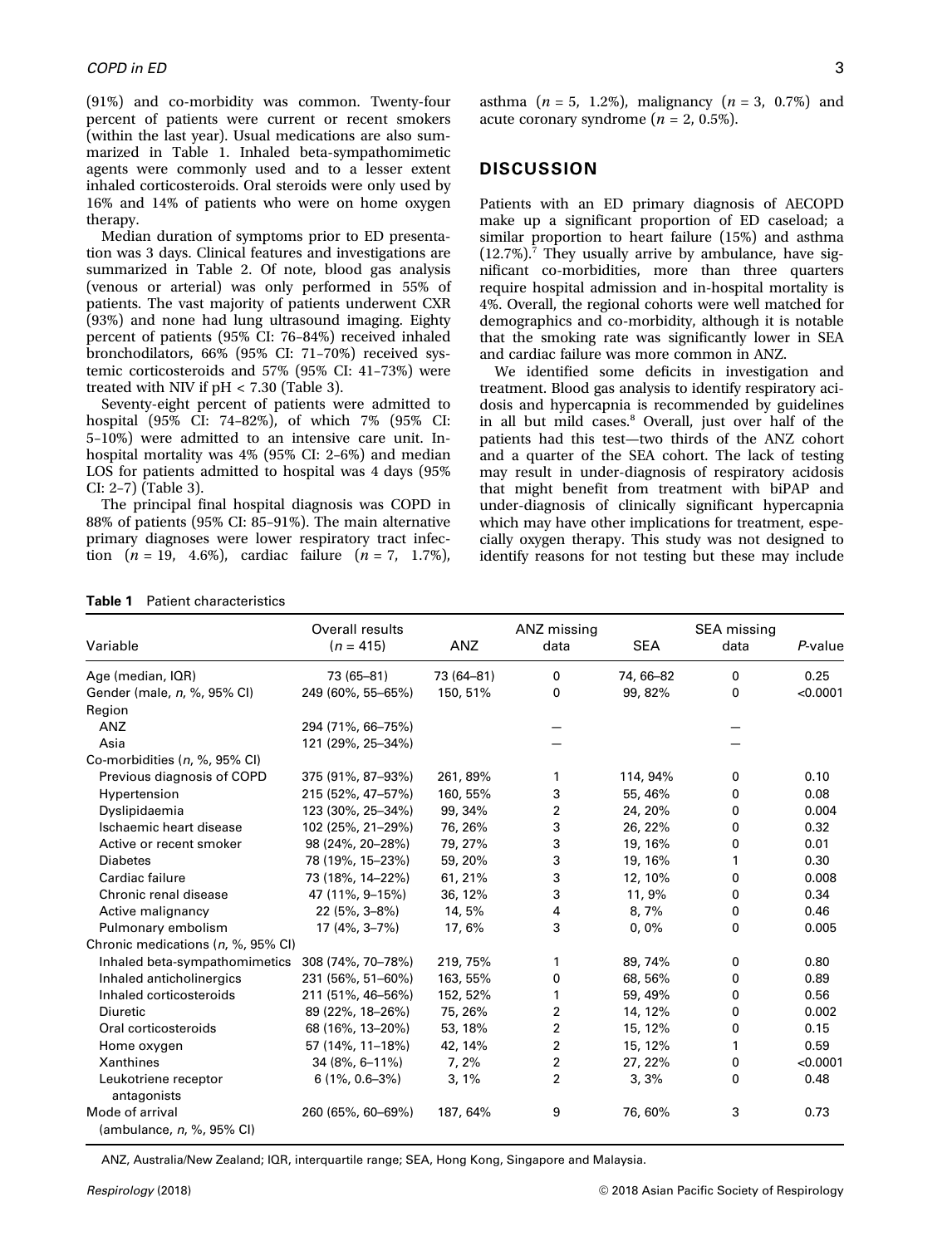#### Table 2 Clinical features.

| Variable                                             | Result ( $n = 415$ ) | Missing data                       |
|------------------------------------------------------|----------------------|------------------------------------|
| Duration of symptoms (median, IQR)                   | $3(1-7)$             | 17                                 |
| Ability to speak                                     |                      | 132                                |
| None                                                 | $6(2\%, 0.9 - 5\%)$  |                                    |
| Phrases                                              | 62 (22%, 17-27%)     |                                    |
| Sentences                                            | 121 (43%, 37-49%)    |                                    |
| Normal                                               | 94 (33%, 28-39%)     |                                    |
| Pulse rate (median, IQR)                             | 99, 84-112           | 12                                 |
| Pulse rate $\geq 120$ ( <i>n</i> , %, 95% CI)        | 68 (17%, 13-21%)     |                                    |
| Respiratory rate (median, IQR)                       | 25, 22-30            | 18                                 |
| Respiratory rate $\geq$ 30 (n, %, 95% CI)            | 101 (25%, 21-30)     |                                    |
| Blood pressure (median, IQR)                         | 139, 120-157         | 13                                 |
| $<$ 100 mm Hg ( <i>n</i> , %, 95% CI)                | $9(2\%, 1-4\%)$      |                                    |
| Temperature < 35 or ≥38.5 °C ( <i>n</i> , %, 95% CI) | 17 (4%, 3-7%)        | 23                                 |
| Oxygen saturation on air                             |                      | 127 (117 were on oxygen at initial |
|                                                      |                      | assessment)                        |
| $<$ 94% (n, %, 95% CI)                               | 158 (55%, 49–61%)    |                                    |
| $<$ 90% (n. %, 95% CI)                               | 87 (30%, 25-36%)     |                                    |
| Auscultation (n, %, 95% CI)                          |                      | 28                                 |
| Wheeze                                               | 193 (50%, 45-55%)    |                                    |
| Widespread rhonchi                                   | 64 (17%, 13-21%)     |                                    |
| <b>Basal crepitations</b>                            | 45 (12%, 9-15%)      |                                    |
| Normal                                               | 41 (11%, 8-14%)      |                                    |
| Widespread crepitations                              | $23(6\%, 4-9\%)$     |                                    |
| Local rhonchi/bronchial breathing                    | $16(4\%, 2-7\%)$     |                                    |
| Signs suggestive of pleural effusion                 | $4(1\%, 0.3-3\%)$    |                                    |
| Signs suggestive of pneumothorax                     | $1(0.2\%, 0.01-2\%)$ |                                    |

IQR, interquartile range.

over-reliance on clinical assessment, lack of availability or cost of the test and failure to appreciate how the result of the test might influence management. Administration of uncontrolled oxygen therapy was suboptimal, with approximately 14% of patients who were administered oxygen being given by face mask. Interestingly, this was driven by ANZ sites suggesting significant difference in practice between regions. Administration of uncontrolled oxygen therapy runs the risk of depression of hypoxic respiratory drive in patients with chronic hypercapnia. Treatment with systemic corticosteroids and antibiotics was also different between the regions with ANZ having significantly higher rates of treatment with these agents. Reasons for this difference are unclear but potentially represent evidence practice gaps. Guidelines $8$  also recommend that patients with AECOPD should receive both inhaled bronchodilators and systemic corticosteroids. That only 61% of patients received both is surprising. Systemic corticosteroids have been shown to reduce the likelihood of treatment failure and relapse at 1 month, shorten LOS in hospital and give earlier improvement in lung function and symptoms.<sup>8</sup> Further work to improve implementation of evidence and guideline recommendations in ED is needed.

By definition,<sup>8</sup> patients attending an ED with AECOPD probably have at least moderate chronic disease. Recently published chronic treatment guidelines recommend bronchodilators as long-term therapy for symptomatic disease with the addition of inhaled corticosteroids for patients with moderate disease and a history of exacerbations.<sup>8</sup> Given these recommendations, the reported use of bronchodilators and inhaled corticosteroids as chronic medications appears to be suboptimal. This may represent a missed opportunity in primary care to optimize management with a view to preventing exacerbations and maximizing health outcomes.

The low use of NIV in patients with significant respiratory acidosis is of particular concern. The results reported may in fact overestimate compliance with this therapy. The low rate of blood gas testing, especially in SEA, runs the risk of missed patients with respiratory acidosis which would reduce the proportion of eligible patients who received the therapy. Use of NIV has been shown to reduce in-hospital mortality (relative risk (RR): 0.66, 95% CI: 0.48–0.89) and requirement for endotracheal intubation (RR: 0.52, 95% CI: 0.36–0.75).<sup>9</sup> Reasons for the low use are unclear. Some may be patient refusal of this treatment, as it can be difficult for some patients to tolerate. In our experience, this is quite uncommon. Other potential reasons are lack of awareness of the effectiveness of this treatment, lack of structured assessment to identify eligible patients, lack of appropriate equipment and lack of confidence by staff (nursing and medical) in its use.

Overcoming evidence practice gaps is not easy. They could potentially be overcome by structured assessment and treatment pathways and specific training in the use of NIV. Using a treatment pro forma approach, previous studies have demonstrated improvements in categorization of respiratory failure, administration of controlled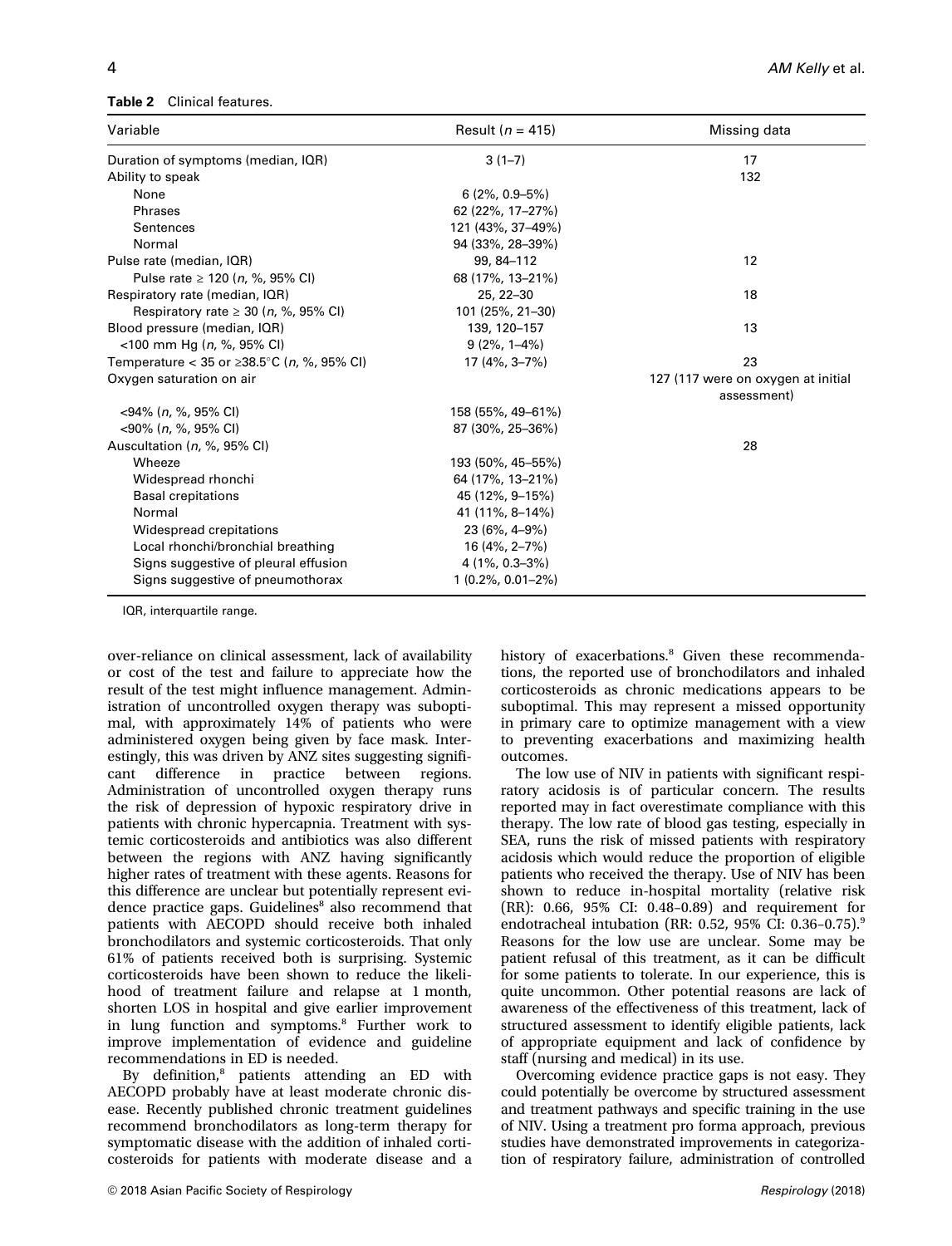## Table 3 Investigation, treatment and outcome

| Variable                                                                           | Overall result<br>$(n = 415)$                  | ANZ             | <b>ANZ</b><br>missing<br>data | <b>SEA</b>         | <b>SEA</b><br>missing<br>data | $P$ -value                         |
|------------------------------------------------------------------------------------|------------------------------------------------|-----------------|-------------------------------|--------------------|-------------------------------|------------------------------------|
| Investigations                                                                     |                                                |                 |                               |                    |                               |                                    |
| White cell count >15 (n, %, 95% CI)                                                | 48 (14%, 11–18%)                               | 38, 14%         | 21                            | 10, 15%            | 56                            | 0.30                               |
| Blood gas taken (venous or arterial) (n, %, 95% Cl) 229 (55%, 50-60%) 200, 68%     |                                                |                 | $\qquad \qquad -$             | 29, 24%            | $\overline{\phantom{0}}$      | < 0.0001                           |
| pCO2 > 50 mm Hg (n, %, 95% CI)                                                     | 65 (28%, 23-35%)                               | 52, 26%         | —                             | 14, 48%            |                               | 0.03                               |
| pH < 7.30 (n, %, 95% CI)                                                           | 38 (17%, 12-22%)                               | 29, 15%         | —                             | 9,31%              |                               | 0.03                               |
| Imaging (n, %, 95% CI)                                                             | 388 (93%, 91-96%) 278, 95%                     |                 |                               |                    |                               |                                    |
| Chest X-ray<br>Ventilation perfusion scan or CTPA                                  | $8(2\%, 1-4\%)$                                | 7, 2%           | 0<br>0                        | 110, 91%<br>1,0.8% | 0<br>0                        | 0.17<br>0.27                       |
| Lung ultrasound                                                                    | $0(0\%, 0-1\%)$                                | 0,0%            | 0                             | 0,0%               | 0                             | 1                                  |
| Oxygen therapy                                                                     |                                                |                 |                               |                    |                               |                                    |
| Initial oxygen therapy $(n, \frac{6}{6}, 95\% \text{ Cl})$                         |                                                |                 | 0                             |                    | 0                             | <0.0001<br>(omnibus<br>chi-square) |
| None                                                                               | 158 (38%, 33–43%) 120, 41%                     |                 |                               | 38, 31%            |                               |                                    |
| Low flow nasal prongs                                                              | 115 (28%, 24-32%) 87, 30%                      |                 |                               | 28, 23%            |                               |                                    |
| Face mask<br>Venturi-type system                                                   | 58 (14%, 11–18%)<br>28 (7%, 5–10%)             | 54, 18%<br>8,3% |                               | 4, 3%<br>20,17%    |                               |                                    |
| Non-rebreather                                                                     | 12 (3%, 2-5%)                                  | 3, 1%           |                               | 9,7%               |                               |                                    |
| NIV (CPAP or biPAP)                                                                | $12(3\%, 2-5\%)$                               | 12, 4%          |                               | 0                  |                               |                                    |
| Mechanical ventilation                                                             | $1(0.2\%, 0.01-2\%)$                           | 0               |                               | 1,0.8%             |                               |                                    |
| High flow nasal prongs                                                             | $0(0\%, 0-1\%)$                                | 0               |                               | 0                  |                               |                                    |
| Oxygen given but mode unknown<br>Oxygenation mode used at any time in ED (n, %,    | 30 (7%, 5-10%)                                 | 9,3%            | 0                             | 21, 17%            | 0                             |                                    |
| 95% CI)<br>NIV (CPAP or biPAP)                                                     | 46 (11%, 8-15%)                                | 39, 13%         |                               | 7,6%               |                               | 0.02                               |
| High flow nasal prongs                                                             | $7(2\%, 0.7-4\%)$                              | 7,2%            |                               | 0                  |                               | 0.09                               |
| <b>Mechanical ventilation</b>                                                      | $4(1\%, 0.3-3\%)$                              | 1,0.3%          |                               | 3,2%               |                               | 0.08                               |
| Therapy                                                                            |                                                |                 |                               |                    |                               |                                    |
| Inhaled beta sympathomimetic $(n, %, 95\% \text{ Cl})$                             | 332 (80%, 76–84%) 226, 77%                     |                 | 2                             | 106, 88%           | 0                             | 0.01                               |
| Inhaled anticholinergic agent (n, %, 95% CI)                                       | 226 (55%, 50-60%) 159, 55%                     |                 | 2                             | 67,55%             | 0                             | 0.86                               |
| Inhaled bronchodilator (beta-sympathomimetic or<br>anticholinergic) (n, %, 95% CI) | 332 (80%, 76-84%) 226, 77%                     |                 | 2                             | 106,88%            | 0                             | 0.01                               |
| Oral corticosteroid (n, %, 95% CI)                                                 | 178 (43%, 38–48%) 151, 52%                     |                 | 2                             | 27, 22%            | 0                             | <0.0001                            |
| Intravenous corticosteroid (n, %, 95% CI)                                          | 110 (27%, 23-31%) 68, 23%                      |                 | 3                             | 42, 35%            | 0                             | 0.02                               |
| Systemic corticosteroid (Oral or IV) (n, %, 95% CI)                                | 271 (66%, 61-70%) 205, 70%                     |                 | 2                             | 67, 55%            | 0                             | 0.006                              |
| Both inhaled bronchodilators and systemic<br>corticosteroids (n, %, 95% CI)        | 253 (61%, 56-66%) 188, 64%                     |                 | $\overline{2}$                | 65, 54%            | 0                             | 0.04                               |
| Inhaled bronchodilators without systemic steroids<br>$(n, %, 95\% \text{ Cl})$     | 79 (19%, 16–23%)                               | 38, 13%         | 3                             | 41, 34%            | 0                             | < 0.001                            |
| Systemic corticosteroids without bronchodilators<br>$(n, %, 95\% \text{ Cl})$      | 18,5%                                          | 16, 4%          | 3                             | 2, 2%              | 0                             | 0.08                               |
| Neither inhaled bronchodilators nor systemic<br>corticosteroids (n, %, 95% CI)     | 62 (15%, 12–19%)                               | 49, 17%         | 3                             | 13, 11%            | 0                             | 0.13                               |
| Antibiotic (n, %, 95% CI)                                                          | 200 (49%, 44–53%) 170, 58%                     |                 | 3                             | 30, 25%            | 0                             | <0.0001                            |
| NIV if $pH > 7.30$ ( $n = 38$ ) ( $n, \%$ , 95% CI)                                | 22 (57%, 41–73%) 18, 62%                       |                 | 0                             | 4, 44%             | 0                             | 0.28                               |
| Outcome<br>Disposition (n, %, 95% CI)                                              |                                                |                 |                               |                    |                               | 0.54 (omnibus                      |
|                                                                                    |                                                |                 |                               |                    |                               | chi-square)                        |
| Inpatient ward (excluding ICU)<br>Home (including via an ED observation unit)      | 297 (72%, 67–76%) 202, 69%<br>80 (19%, 16–23%) | 62, 21%         | 0<br>0                        | 93, 77%<br>20, 17% | 0<br>0                        |                                    |
| ICU                                                                                | 28 (7%, 5–10%)                                 | 23,8%           | 0                             | 5, 4%              | 0                             |                                    |
| Transfer                                                                           | $9(2\%, 1-4\%)$                                | 6, 2%           | 0                             | 3,3%               | 0                             |                                    |
| Death in ED                                                                        | $1(0.2\%, 0.1-2\%)$                            | 1, 0.3%         | 0                             | 0                  | 0                             |                                    |
| In-hospital mortality $(n, \frac{9}{6}, 95\% \text{ Cl})$                          | 16 (4%, 2-6%)                                  | 9,3%            | 0                             | 7,6%               | 0                             | 0.19                               |
| Length of stay for patients admitted to hospital<br>(days, median, IQR)            | $4, 2 - 7$                                     | 5               | 0                             | 4                  | 0                             | 0.04                               |

ANZ, Australia/New Zealand; biPAP, bilevel positive airway pressure; CPAP, continuous positive airway pressure; CTPA, computed tomograph pulmonary angiogram; ED, emergency department; ICU, intensive care unit; IQR, interquartile range; NIV, non-invasive ventilation; pCO<sub>2</sub>, partial pressure of carbon dioxide; SEA, Hong Kong, Singapore and Malaysia.